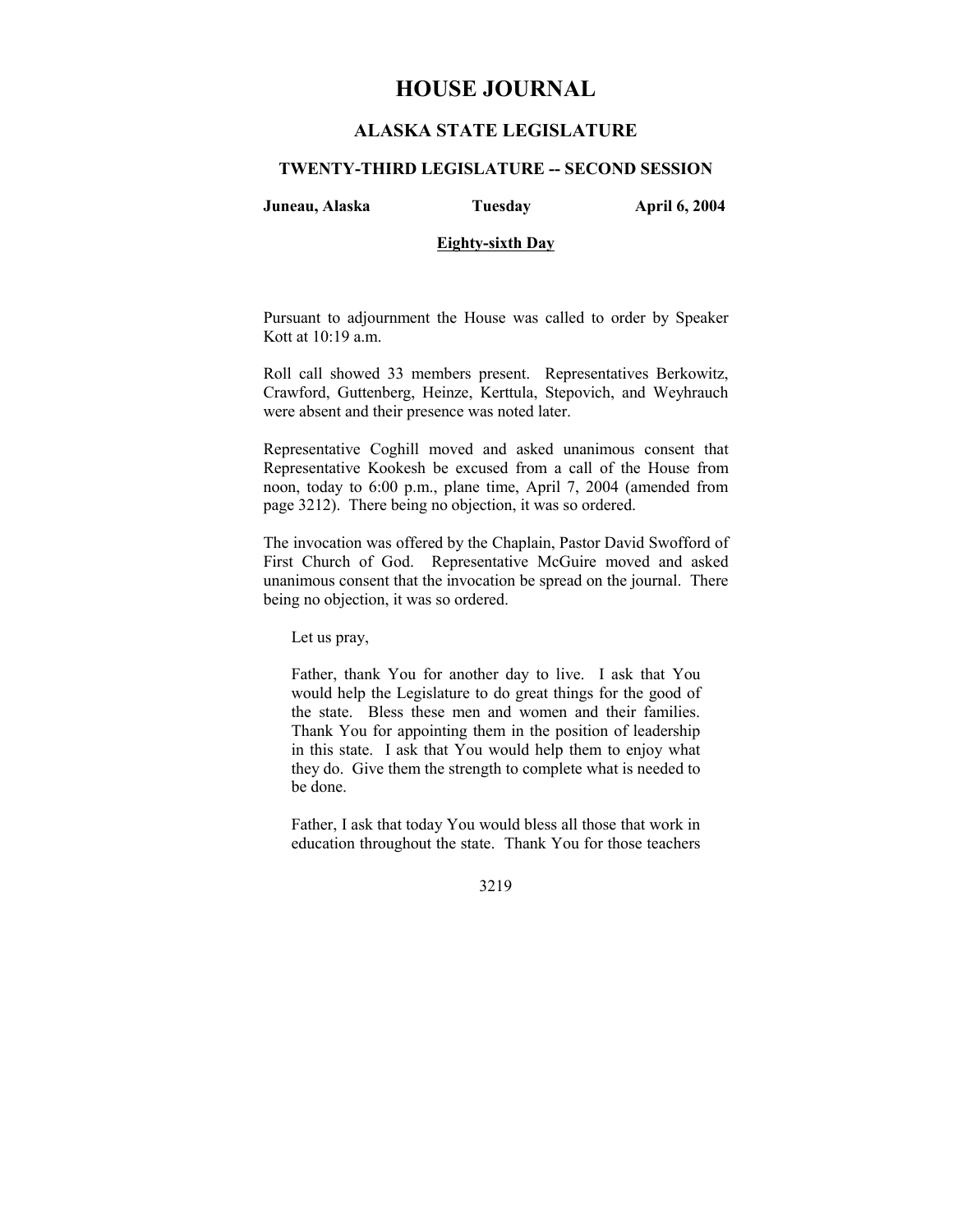that work hard in their classrooms. In areas where good teachers and staff are needed, we ask that You would meet this need.

Father, I ask that the state would be prosperous. Let Your will be done in all affairs. Help us to give You all the glory and the honor. Thank You again, for this day. In Jesus' name. Amen.

The Pledge of Allegiance was led by Representative Ogg.

#### **CERTIFICATION OF THE JOURNAL**

Representative Coghill moved and asked unanimous consent that the journal for the 85th legislative day be approved as certified by the Chief Clerk. There being no objection, it was so ordered.

### **MESSAGES FROM THE SENATE**

#### **HB 340**

A message dated April 5, 2004, was read stating the Senate has passed:

CS FOR HOUSE BILL NO. 340(JUD) am

"An Act relating to damages in an action for a defect in the design, construction, and remodeling of certain dwellings; and providing for an effective date."

CSHB 340(JUD) am was referred to the Chief Clerk for enrollment.

\*\*The presence of Representative Crawford was noted.

### **SB 241**

A message dated April 5, 2004, was read stating the Senate has concurred in the House amendment to CSSB 241(FIN), thus adopting: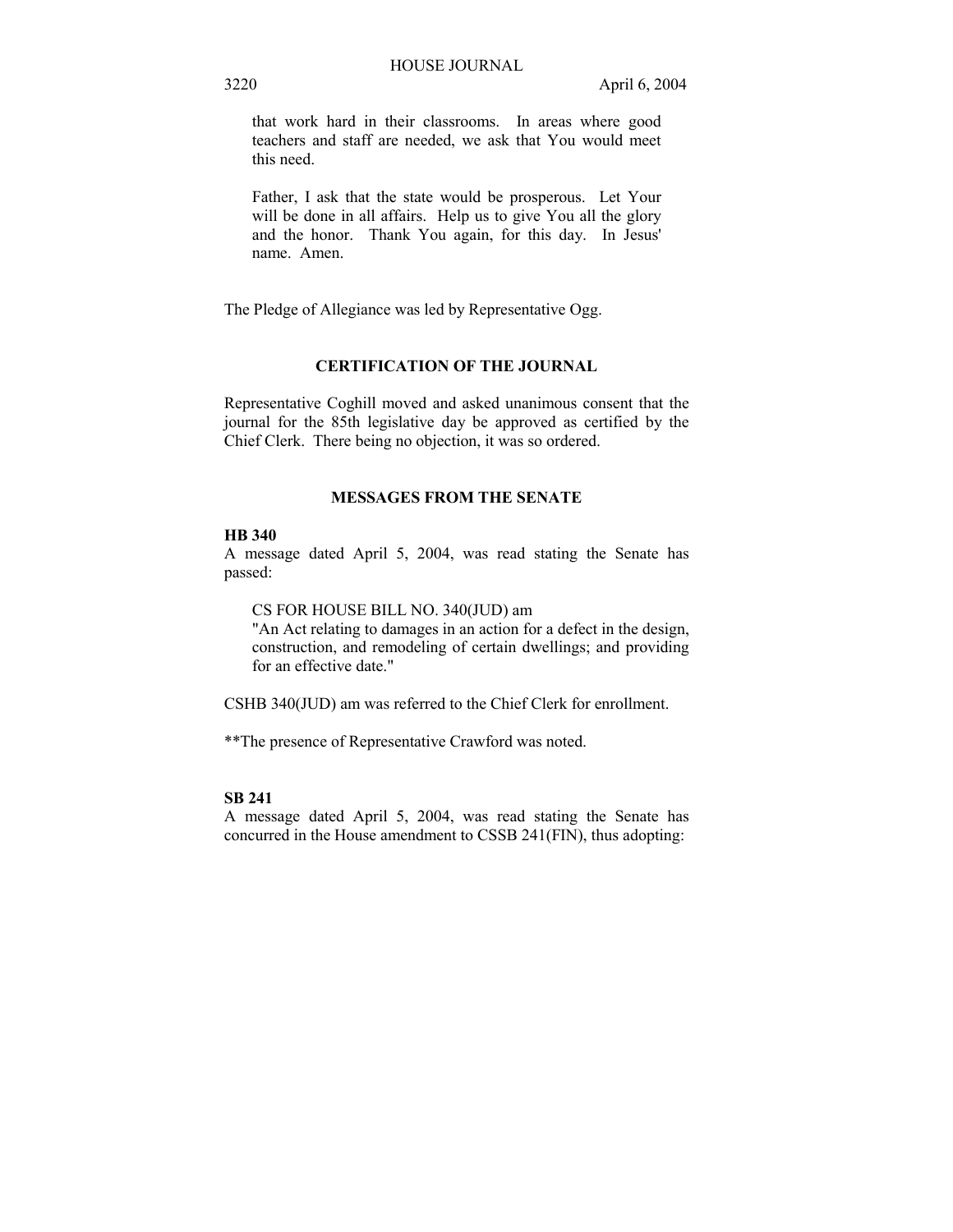CS FOR SENATE BILL NO. 241(FIN) am H

"An Act making an appropriation to the Department of Revenue for work related to bringing North Slope natural gas to market; and providing for an effective date."

The Senate adopted a Legislative letter of intent (page 3182).

A message dated April 5, 2004, was read stating the Senate has passed the following and they are transmitted for consideration:

### **FIRST READING AND REFERENCE OF SENATE RESOLUTIONS**

### **SJR 31**

CS FOR SENATE JOINT RESOLUTION NO. 31(STA) by the Senate State Affairs Committee:

Relating to urging the United States Congress to compensate the State of Alaska for the effect of federal land ownership on the state's ability to fund public education.

was read the first time and referred to the State Affairs and Resources **Committees** 

### **FIRST READING AND REFERENCE OF SENATE BILLS**

### **SB 82**

CS FOR SENATE BILL NO. 82(L&C)(title am) by the Senate Labor & Commerce Committee, entitled:

"An Act relating to the state alcoholic beverage tax for certain wine and other beverages on amounts sold in or consigned for shipment into the state that exceed 100 gallons a month, and to the treatment of two or more taxpayers who have a relationship for purposes of applying the tax for certain wine and other beverages."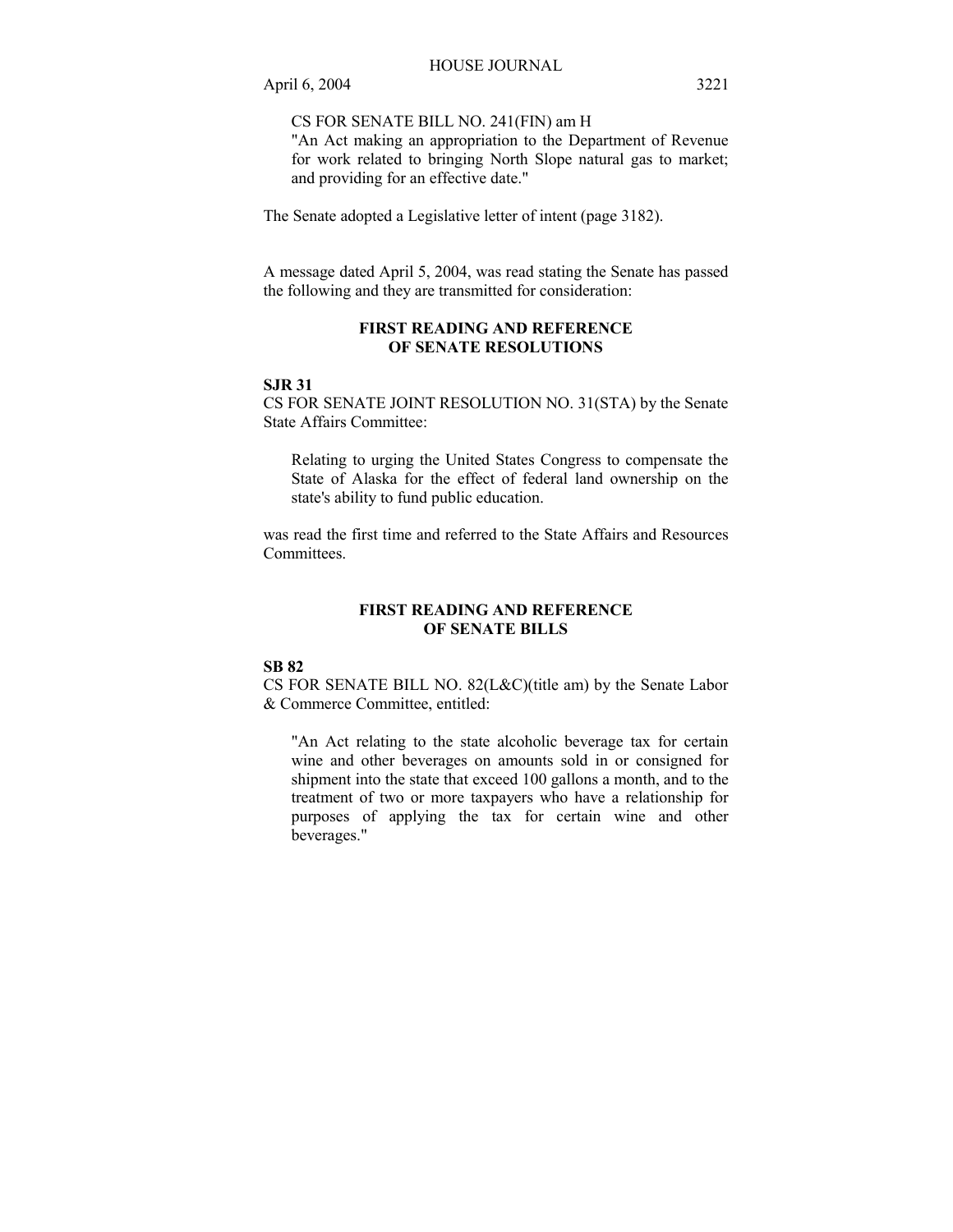was read the first time and referred to the Labor & Commerce and Finance Committees.

\*\*The presence of Representative Weyhrauch was noted.

### **SB 322**

SENATE BILL NO. 322 by Senator Ben Stevens by request of the Joint Legislative Salmon Industry Task Force, entitled:

"An Act relating to the rate of the salmon enhancement tax."

was read the first time and referred to the House Special Committee on Fisheries and the Finance Committee.

\*\*The presence of Representative Heinze was noted.

#### **COMMUNICATIONS**

The following was received:

Alaska Commission on Postsecondary Education Alaska Student Loan Corporation AlaskaAdvantage Programs Annual Report to Alaskans Year Ending June 30, 2003

#### **REPORTS OF STANDING COMMITTEES**

### **HB 439**

The Judiciary Committee has considered:

#### HOUSE BILL NO. 439

"An Act relating to the authority to take oaths, affirmations, and acknowledgments in the state; relating to notaries public; relating to fees for issuing certificates with the seal of the state affixed; and providing for an effective date."

and recommends it be replaced with: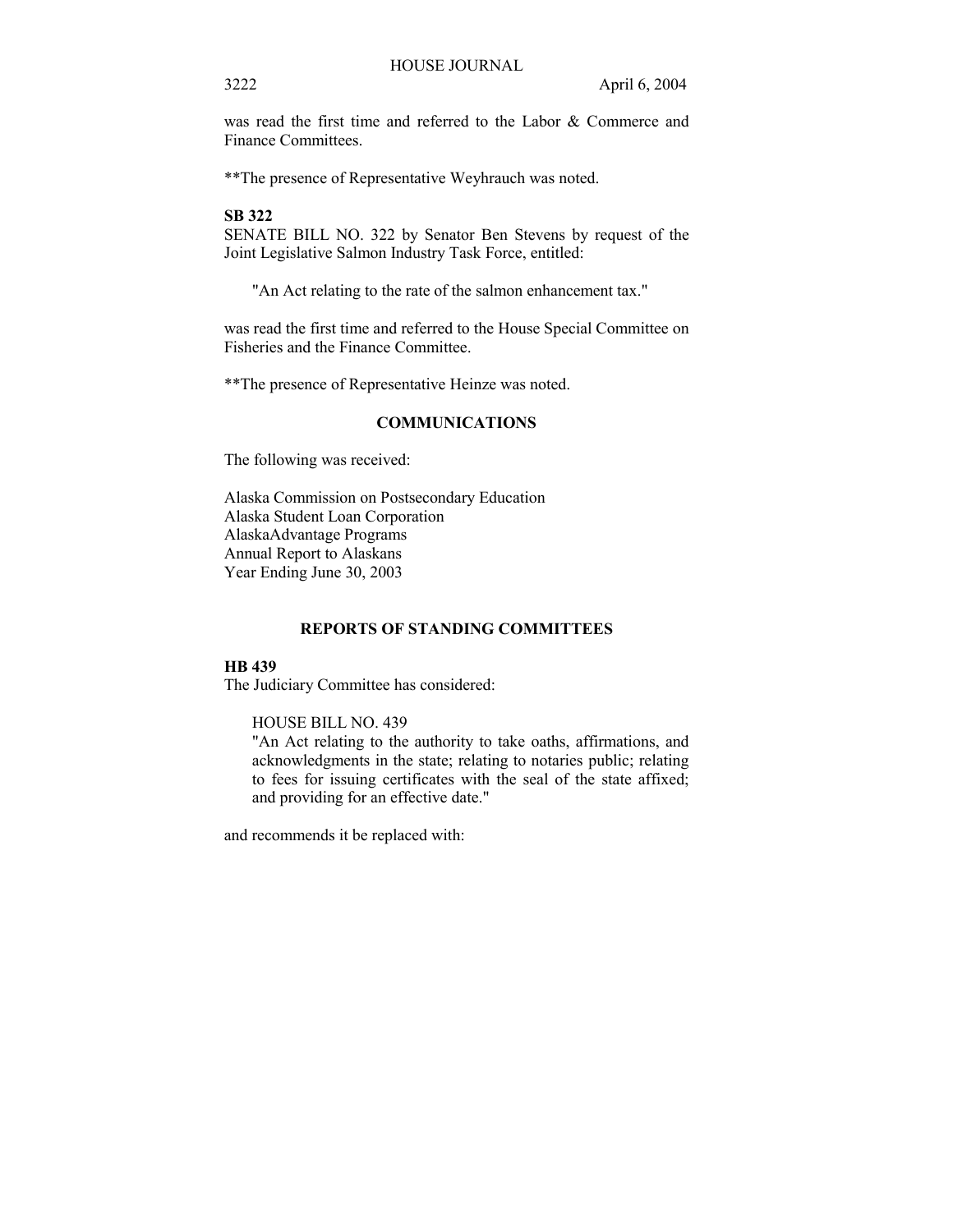### CS FOR HOUSE BILL NO. 439(JUD)

"An Act relating to the authority to take oaths, affirmations, and acknowledgments in the state, to notarizations, to verifications, to acknowledgments, to fees for issuing certificates with the seal of the state affixed, and to notaries public; and providing for an effective date."

The report was signed by Representative McGuire, Chair, with the following individual recommendations:

Do pass (4): Gara, Gruenberg, Ogg, McGuire

No recommendation (1): Samuels

The following fiscal note(s) apply to CSHB 439(JUD):

1. Fiscal, Office of the Governor

HB 439 was referred to the Finance Committee.

\*\*The presence of Representative Kerttula was noted.

#### **HB 534**

The Finance Committee has considered:

HOUSE BILL NO. 534 "An Act extending the termination date of the office of victims' rights."

and recommends it be replaced with:

CS FOR HOUSE BILL NO. 534(FIN) "An Act repealing the scheduled termination date of the office of victims' rights."

The report was signed by Representative Williams, Co-chair, with the following individual recommendations: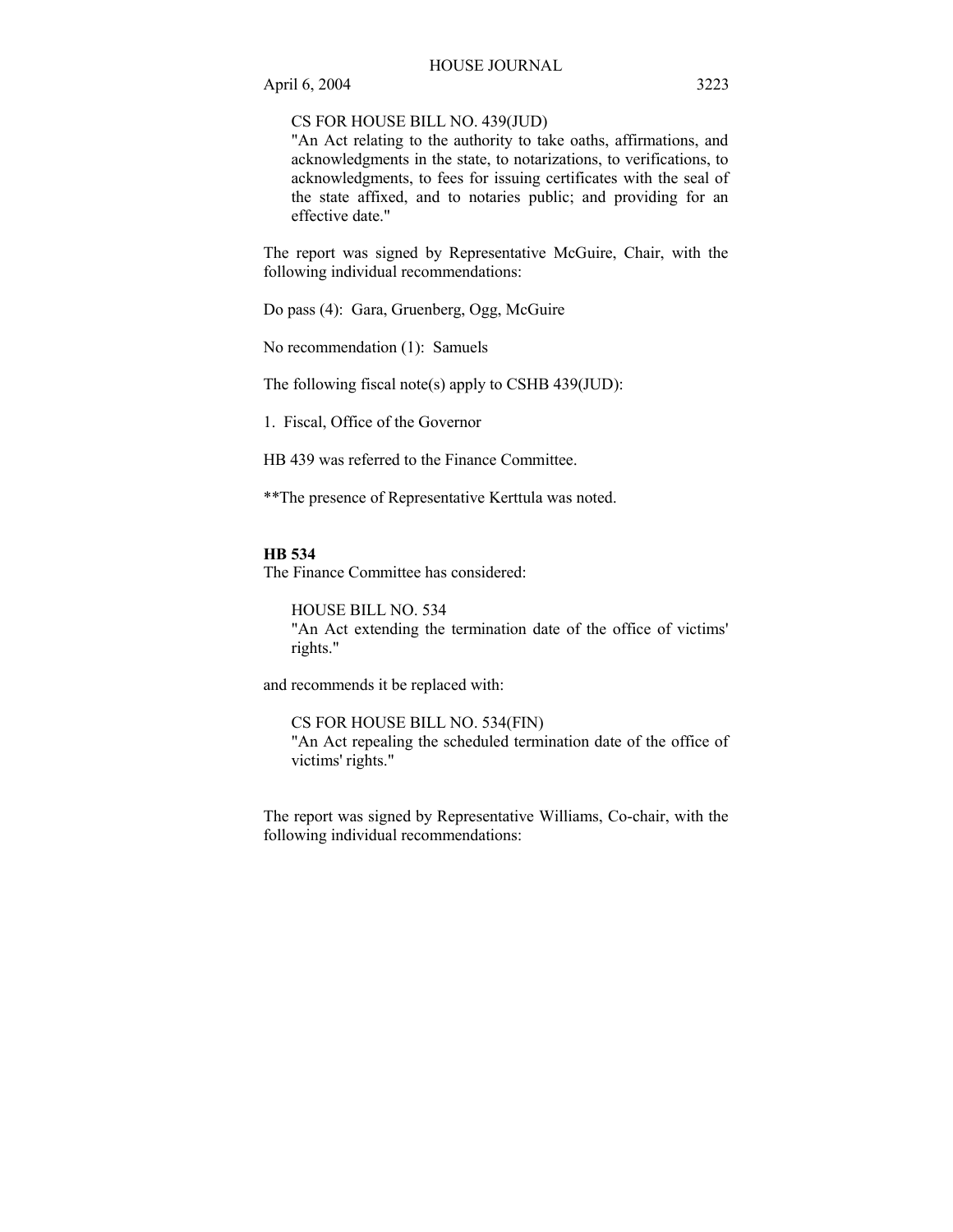Do pass (8): Meyer, Hawker, Stoltze, Joule, Croft, Chenault, Foster, Williams

The following fiscal note(s) apply to CSHB 534(FIN):

2. Fiscal, Legislative Agency

HB 534 was referred to the Rules Committee for placement on the calendar.

### **HB 546**

The Resources Committee has considered:

HOUSE BILL NO. 546

"An Act relating to regulation of the discharge of pollutants from timber-related activities under the National Pollutant Discharge Elimination System; relating to waste treatment and disposal permits; making conforming amendments; and providing for an effective date."

The report was signed by Representatives Masek and Dahlstrom, Cochairs, with the following individual recommendations:

Do pass (6): Stepovich, Gatto, Lynn, Heinze, Masek, Dahlstrom

No recommendation (3): Guttenberg, Kerttula, Wolf

The following fiscal note(s) apply:

1. Fiscal, Dept. of Environmental Conservation

HB 546 was referred to the Judiciary Committee.

### **SB 277**

The Finance Committee has considered:

CS FOR SENATE BILL NO. 277(FIN)

"An Act relating to the Alaska Commission on Postsecondary Education; relating to the Alaska Student Loan Corporation; relating to bonds of the corporation; relating to loan and grant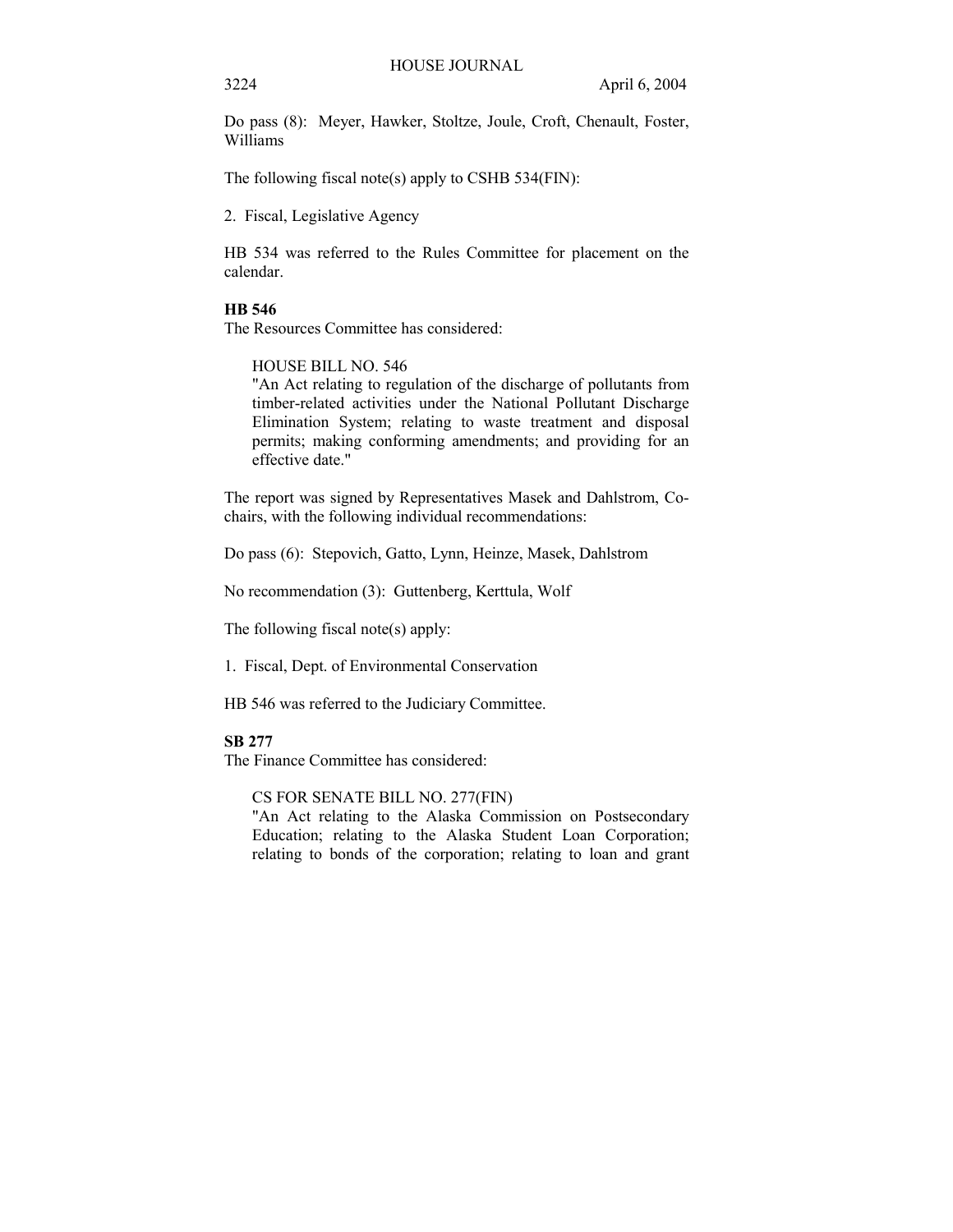programs of the commission; relating to an exemption from the State Procurement Code regarding certain contracts of the commission or corporation; making conforming changes; and providing for an effective date."

The report was signed by Representative Williams, Co-chair, with the following individual recommendations:

Do pass (4): Meyer, Hawker, Foster, Williams

No recommendation (3): Stoltze, Croft, Chenault

The following fiscal note(s) apply:

1. Zero, Dept. of Administration

2. Zero, Dept. of Community & Economic Development

5. Fiscal, Dept. of Education & Early Development

CSSB 277(FIN) was referred to the Rules Committee for placement on the calendar.

\*\*The presence of Representative Stepovich was noted.

### **REPORTS OF SPECIAL COMMITTEES**

#### **HB 458**

The House Special Committee on Fisheries has considered:

HOUSE BILL NO. 458

"An Act relating to a one-day commercial fishing crewmember license."

and recommends it be replaced with:

CS FOR HOUSE BILL NO. 458(FSH) "An Act relating to short-term commercial fishing crewmember licenses; and providing for an effective date."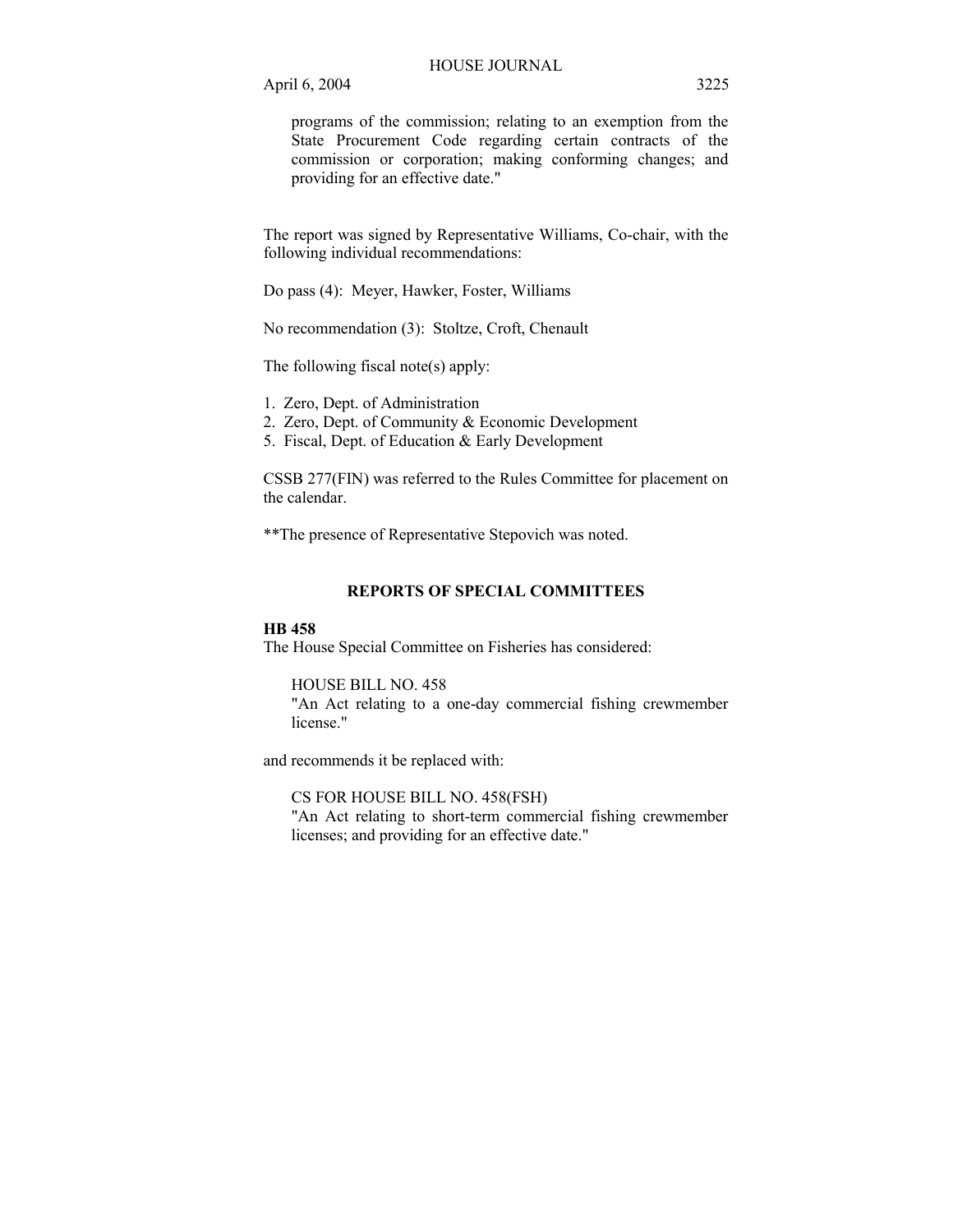The report was signed by Representative Seaton, Chair, with the following individual recommendations:

Do pass (6): Gara, Ogg, Heinze, Samuels, Wilson, Seaton

The following fiscal note(s) apply to CSHB 458(FSH):

- 1. Fiscal, Dept. of Fish & Game
- 2. Fiscal, Dept. of Labor & Workforce Development

HB 458 was referred to the Resources Committee.

\*\*The presence of Representative Berkowitz was noted.

#### **SB 273**

The House Special Committee on Fisheries has considered:

### CS FOR SENATE BILL NO. 273(FIN)

"An Act amending the size, membership, and powers of the board of directors of the Alaska Seafood Marketing Institute and making a corresponding change in the quorum requirement; authorizing the establishment of the seafood marketing assessment at a rate of 0.5 percent or 0.6 percent of the value of seafood products produced; providing for an election to retain, terminate, or increase the seafood marketing assessment; providing for the repeal of the salmon marketing tax and provisions related to the salmon marketing tax; and providing for an effective date."

and recommends it be replaced with:

### HOUSE CS FOR CS FOR SENATE BILL NO. 273(FSH) (same title)

The report was signed by Representative Seaton, Chair, with the following individual recommendations:

Do pass (5): Ogg, Heinze, Samuels, Wilson, Seaton

The following fiscal note(s) apply to HCS CSSB 273(FSH):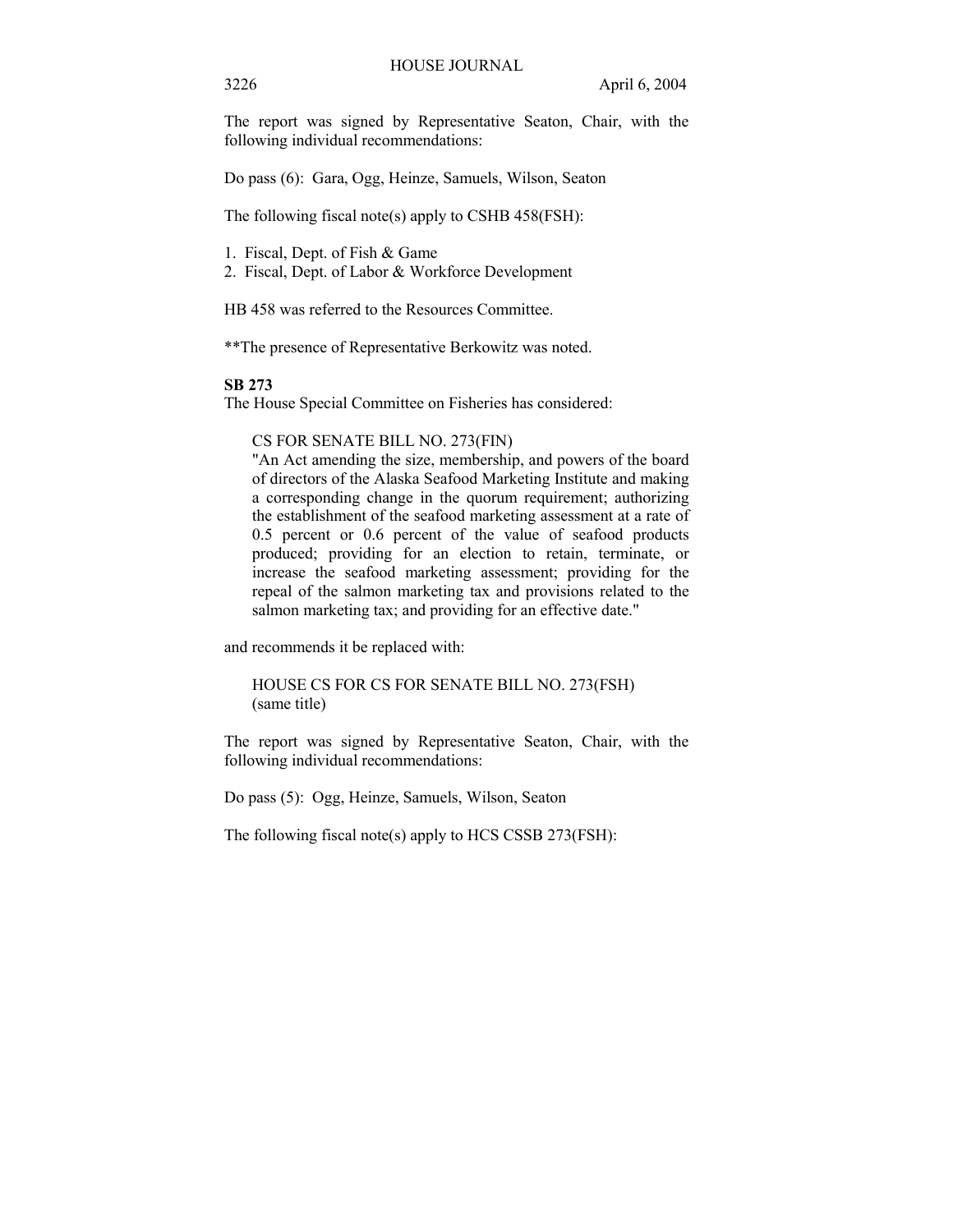- 3. Indeterminate, Dept. of Revenue
- 4. Zero, Office of the Governor

CSSB 273(FSH) was referred to the Finance Committee.

\*\*The presence of Representative Guttenberg was noted.

### **INTRODUCTION, FIRST READING, AND REFERENCE OF HOUSE BILLS**

## **HB 552**

HOUSE BILL NO. 552 by the House Finance Committee, entitled:

"An Act relating to gambling and gaming."

was read the first time and referred to the Finance Committee.

#### **CONSIDERATION OF THE DAILY CALENDAR**

### **SECOND READING OF HOUSE BILLS**

#### **HB 522**

The following was read the second time:

### HOUSE BILL NO. 522

"An Act relating to discharges from small commercial passenger vessels; and providing for an effective date."

| with the: | Journal Page |
|-----------|--------------|
|           |              |

| RES RPT 6DP 2NR | 2984 |
|-----------------|------|
| FN1: ZERO(DEC)  | 2984 |

Amendment No. 1 was offered by Representative Weyhrauch:

Page 3, line 21, following "department": Delete "may" Insert "shall"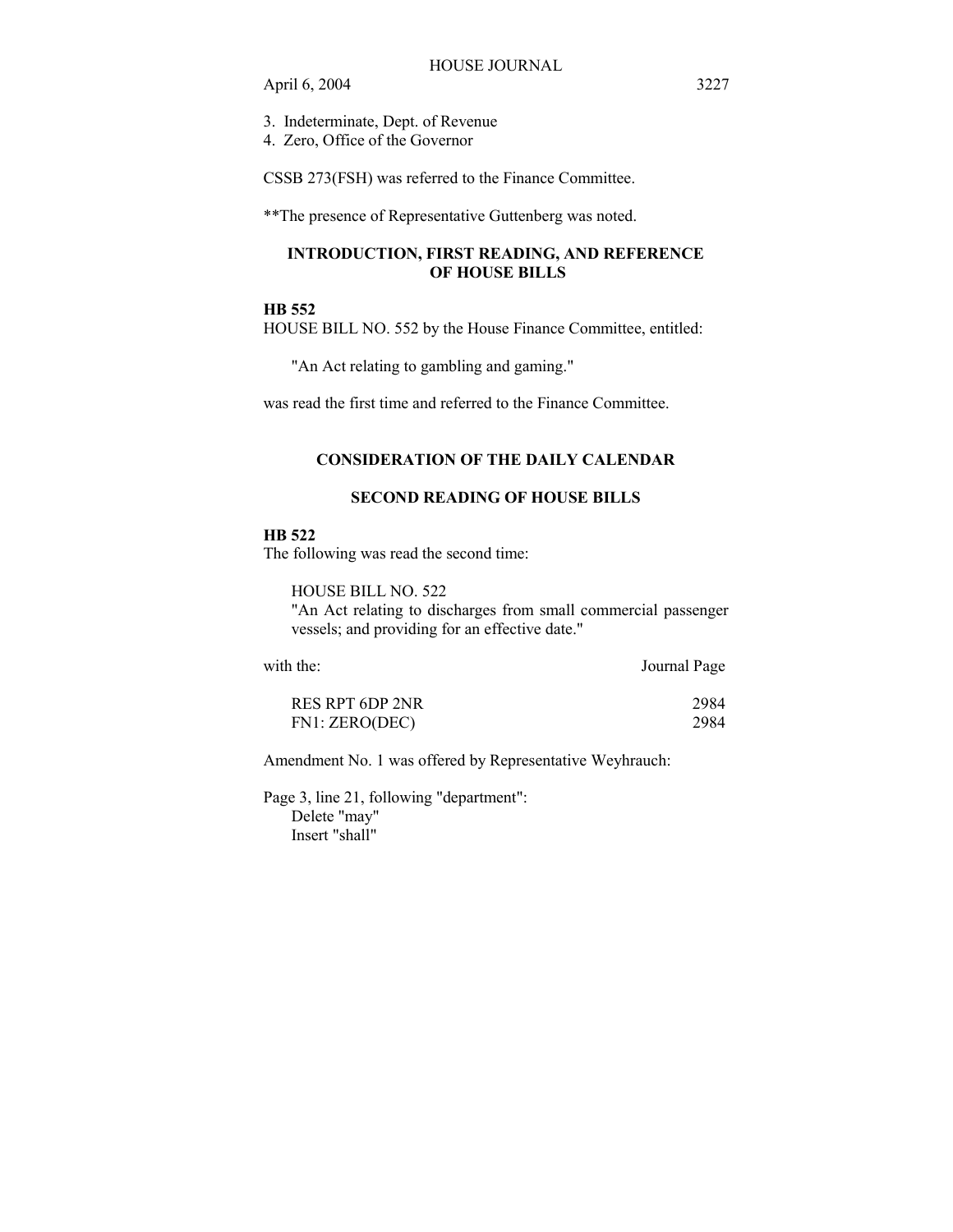Representative Weyhrauch moved and asked unanimous consent that Amendment No. 1 be adopted.

Representative Fate objected and withdrew the objection.

There being no further objection, Amendment No. 1 was adopted.

Representative Coghill moved and asked unanimous consent that HB 522 am be considered engrossed, advanced to third reading, and placed on final passage. There being no objection, it was so ordered.

HB 522 am was read the third time.

The question being: "Shall HB 522 am pass the House?" The roll was taken with the following result:

HB 522 am Third Reading Final Passage

#### **YEAS: 40 NAYS: 0 EXCUSED: 0 ABSENT: 0**

Yeas: Anderson, Berkowitz, Chenault, Cissna, Coghill, Crawford, Croft, Dahlstrom, Fate, Foster, Gara, Gatto, Gruenberg, Guttenberg, Harris, Hawker, Heinze, Holm, Joule, Kapsner, Kerttula, Kohring, Kookesh, Kott, Lynn, Masek, McGuire, Meyer, Morgan, Moses, Ogg, Rokeberg, Samuels, Seaton, Stepovich, Stoltze, Weyhrauch, Williams, Wilson, Wolf

And so, HB 522 am passed the House.

Representative Coghill moved and asked unanimous consent that the roll call on the passage of the bill be considered the roll call on the effective date clause. There being no objection, it was so ordered.

HB 522 am was referred to the Chief Clerk for engrossment.

### **SECOND READING OF SENATE BILLS**

## **SB 264**

The following was read the second time: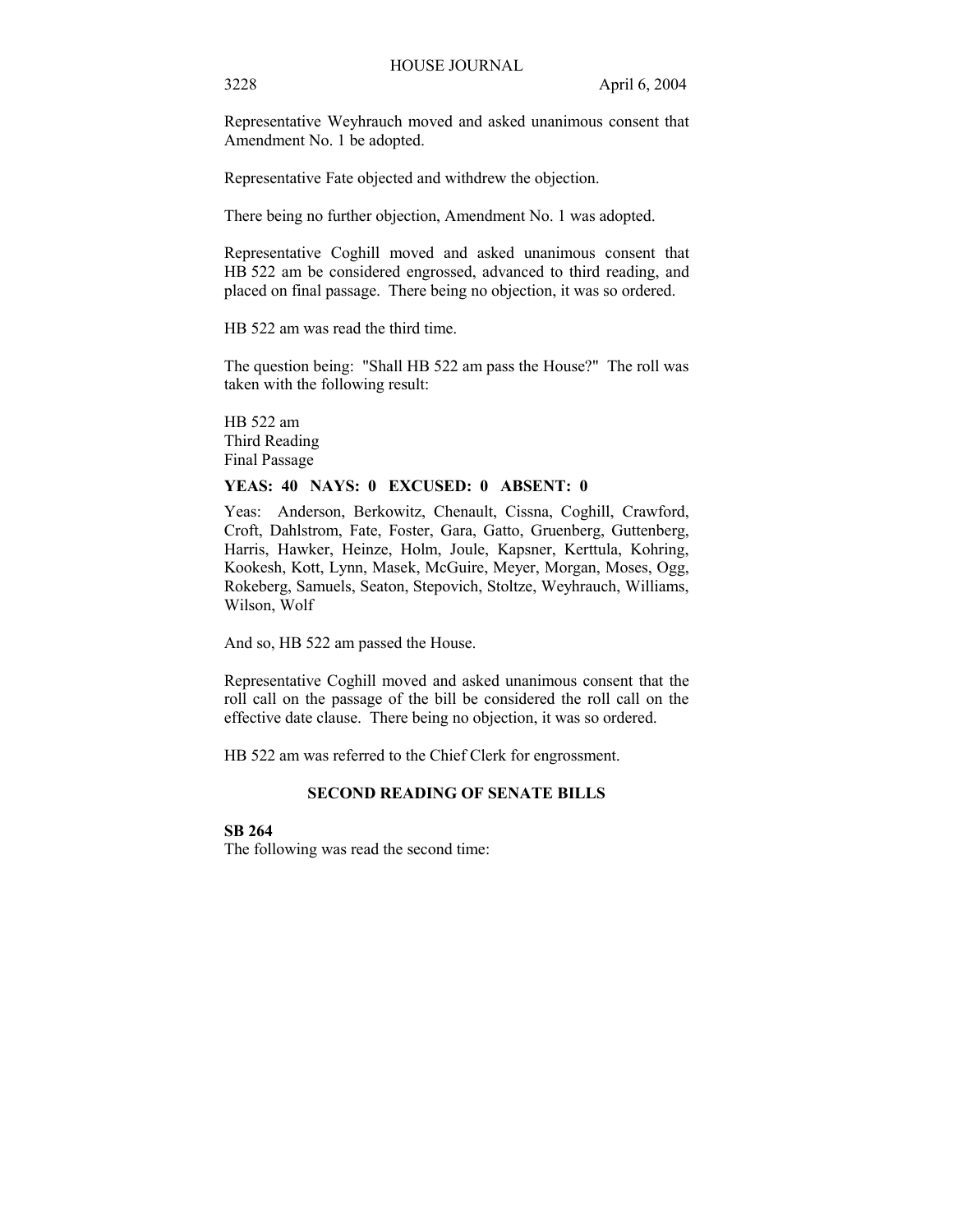SENATE BILL NO. 264

"An Act repealing the time limitation on the authority of the Department of Natural Resources to enter into agreements with a person or persons desiring to own an oil or natural gas pipeline proposed to be located on state land for the purposes of providing for payment of the reasonable costs incurred in preparing for activities before receipt of an application under the Alaska Rightof-Way Leasing Act; and providing for an effective date."

with the: Journal Page

| 2991 |
|------|
| 2991 |
| 3055 |
| 3056 |
|      |

Representative Coghill moved and asked unanimous consent that SB 264 be considered engrossed, advanced to third reading, and placed on final passage.

Objection was heard.

SB 264 will advance to third reading on tomorrow's calendar.

## **THIRD READING OF HOUSE BILLS**

#### **HB 375**

The following, which was advanced to third reading from the April 5, 2004 calendar (page 3212), was read the third time:

### CS FOR HOUSE BILL NO. 375(FIN) am

"An Act making appropriations for the operating and loan program expenses of state government, for certain programs, and to capitalize funds; and providing for an effective date."

Representative Gruenberg placed a call of the House and lifted the call.

The question being: "Shall CSHB 375(FIN) am pass the House?" The roll was taken with the following result: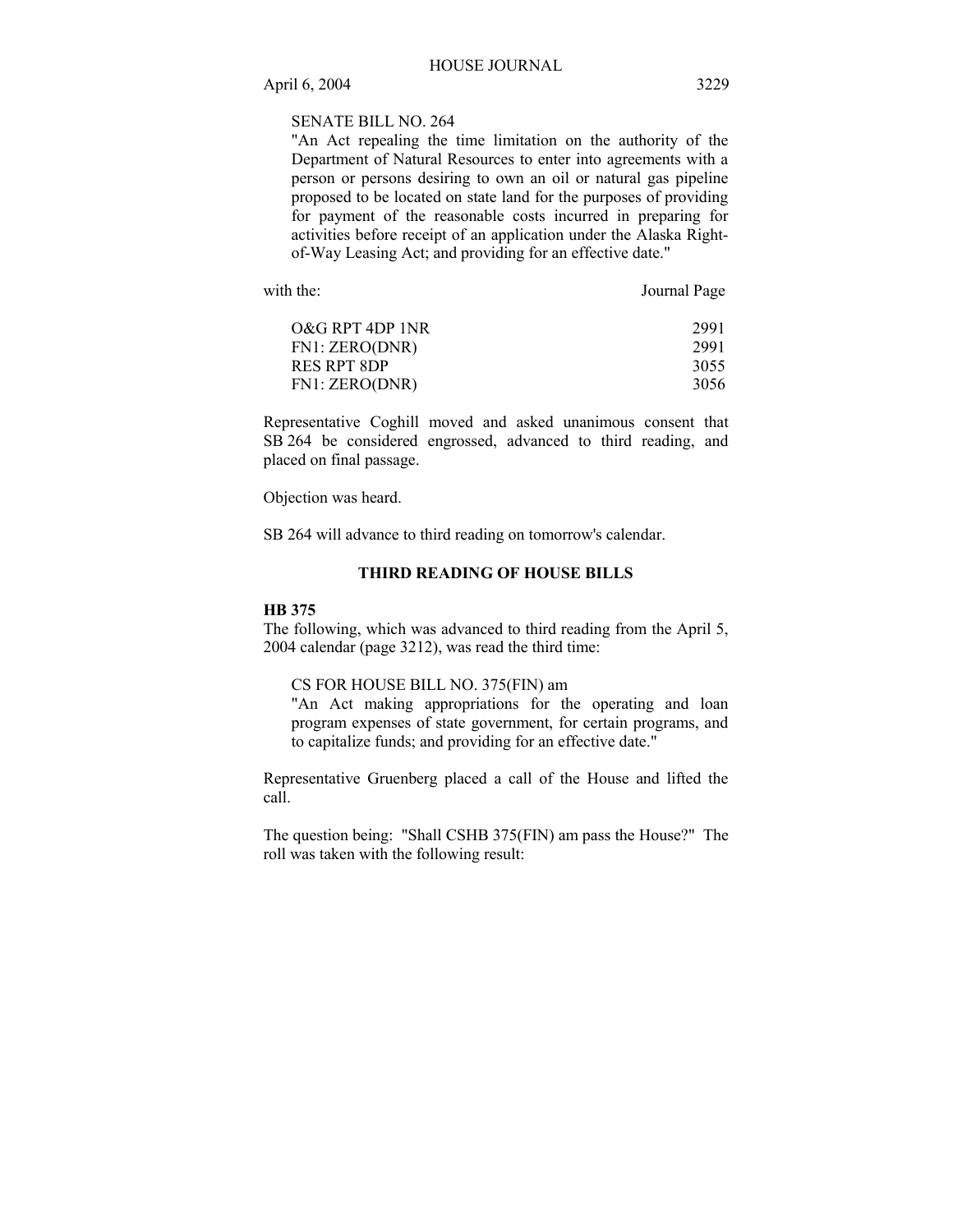CSHB 375(FIN) am Third Reading Final Passage

### **YEAS: 31 NAYS: 7 EXCUSED: 0 ABSENT: 2**

Yeas: Anderson, Chenault, Coghill, Croft, Fate, Foster, Gatto, Gruenberg, Harris, Hawker, Heinze, Holm, Kohring, Kookesh, Kott, Lynn, Masek, McGuire, Meyer, Morgan, Moses, Ogg, Rokeberg, Samuels, Seaton, Stepovich, Stoltze, Weyhrauch, Williams, Wilson, Wolf

Nays: Berkowitz, Cissna, Crawford, Gara, Guttenberg, Joule, Kerttula

Absent: Dahlstrom, Kapsner

And so, CSHB 375(FIN) am passed the House.

Representative Coghill moved and asked unanimous consent that the roll call on the passage of the bill be considered the roll call on the effective date clause. There being no objection, it was so ordered.

Representative Dahlstrom gave notice of reconsideration of the vote on CSHB 375(FIN) am.

Representative Coghill rose to a point of order stating the notice was out of order.

Representative Dahlstrom removed the notice.

Representative Coghill gave notice of reconsideration of the vote on CSHB 375(FIN) am.

### **RECONSIDERATION**

#### **HB 375**

Representative Coghill moved and asked unanimous consent that reconsideration of CSHB 375(FIN) am be taken up on the same day. There being no objection, it was so ordered.

CSHB 375(FIN) am was again before the House in third reading: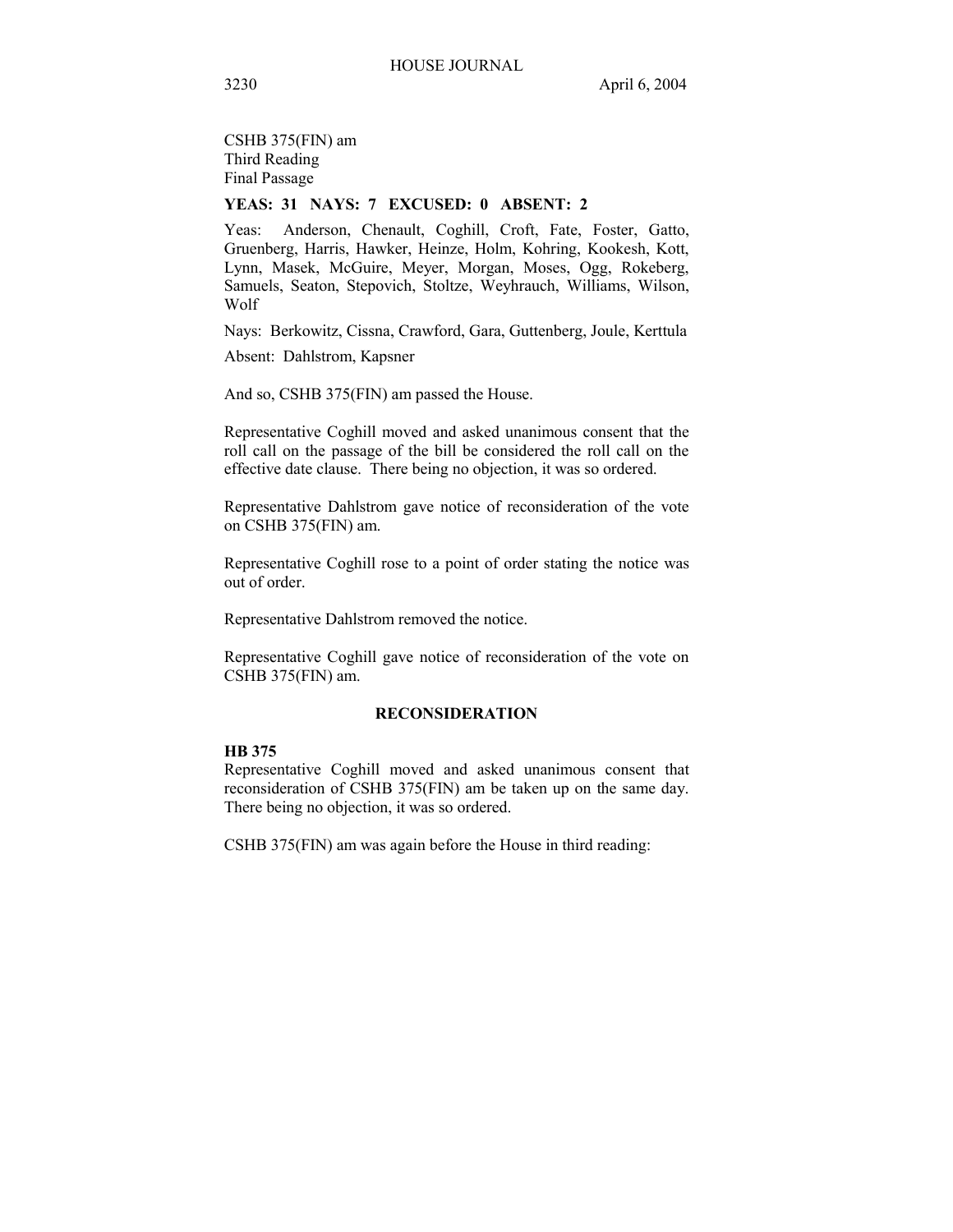The question to be reconsidered: "Shall CSHB 375(FIN) am pass the House?" The roll was taken with the following result:

CSHB 375(FIN) am--RECONSIDERATION Third Reading Final Passage

#### **YEAS: 32 NAYS: 8 EXCUSED: 0 ABSENT: 0**

Yeas: Anderson, Chenault, Coghill, Croft, Dahlstrom, Fate, Foster, Gatto, Gruenberg, Harris, Hawker, Heinze, Holm, Kohring, Kookesh, Kott, Lynn, Masek, McGuire, Meyer, Morgan, Moses, Ogg, Rokeberg, Samuels, Seaton, Stepovich, Stoltze, Weyhrauch, Williams, Wilson, Wolf

Nays: Berkowitz, Cissna, Crawford, Gara, Guttenberg, Joule, Kapsner, Kerttula

And so, CSHB 375(FIN) am passed the House on reconsideration.

Representative Coghill moved and asked unanimous consent that the roll call on the passage of the bill be considered the roll call on the effective date clause. There being no objection, it was so ordered.

CSHB 375(FIN) am was referred to the Chief Clerk for engrossment.

Representative Kookesh, who had been previously excused (page 3219), left the Chamber.

#### **HB 377**

The following, which was advanced to third reading from the April 5, 2004, calendar (page 3212), was read the third time:

#### CS FOR HOUSE BILL NO. 377(FIN)

"An Act making appropriations for the operating and capital expenses of the state's integrated comprehensive mental health program; and providing for an effective date."

Representative Masek placed a call of the House and lifted the call.

The question being: "Shall CSHB 377(FIN) pass the House?" The roll was taken with the following result: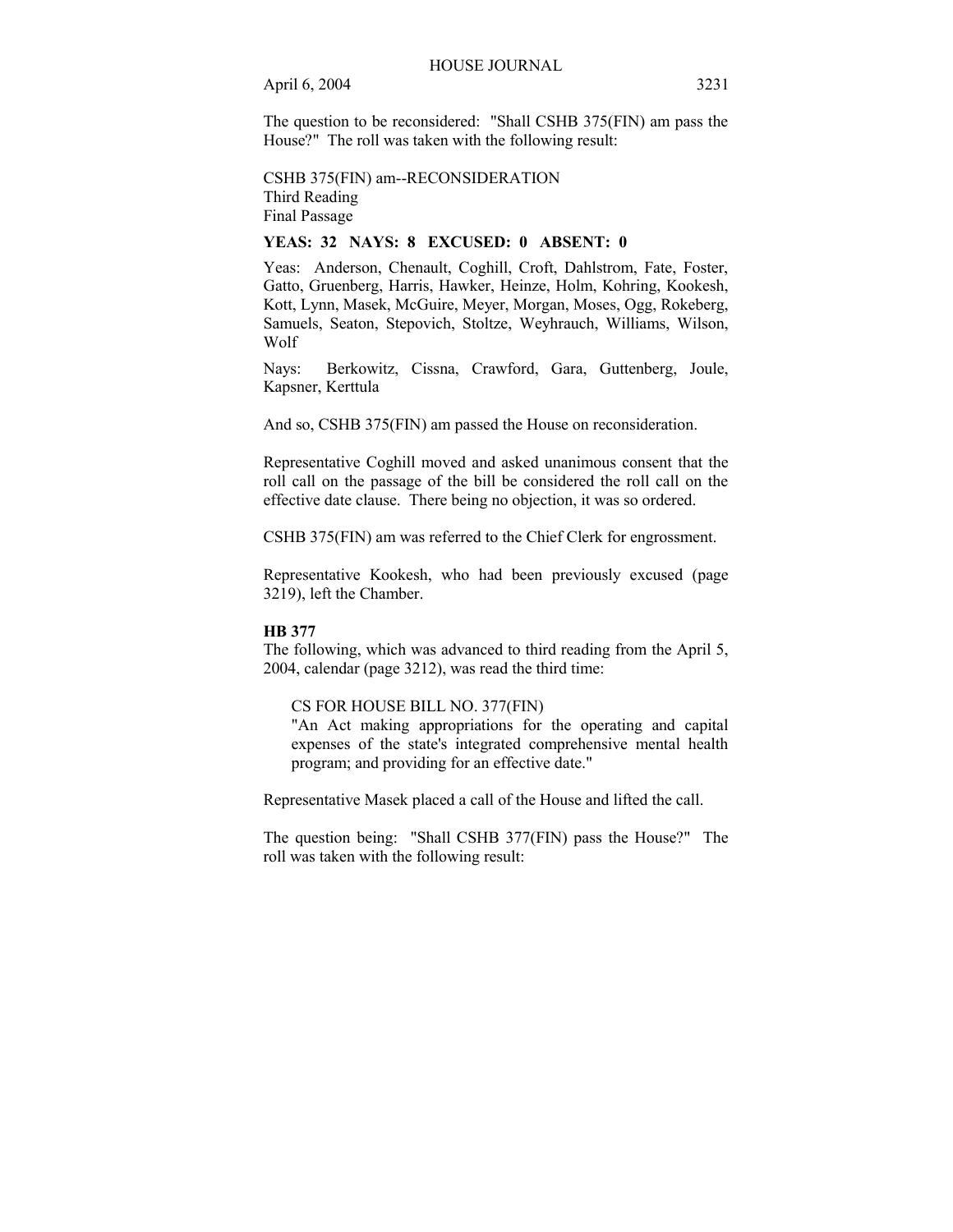CSHB 377(FIN) Third Reading Final Passage

## **YEAS: 38 NAYS: 0 EXCUSED: 1 ABSENT: 1**

Yeas: Anderson, Berkowitz, Chenault, Cissna, Coghill, Crawford, Croft, Dahlstrom, Fate, Foster, Gara, Gatto, Gruenberg, Guttenberg, Harris, Hawker, Heinze, Holm, Joule, Kerttula, Kohring, Kott, Lynn, Masek, McGuire, Meyer, Morgan, Moses, Ogg, Rokeberg, Samuels, Seaton, Stepovich, Stoltze, Weyhrauch, Williams, Wilson, Wolf

Excused: Kookesh

Absent: Kapsner

Cissna changed from "Nay" to "Yea".

And so, CSHB 377(FIN) passed the House.

Representative Coghill moved and asked unanimous consent that the roll call on the passage of the bill be considered the roll call on the effective date clause. There being no objection, it was so ordered.

CSHB 377(FIN) was referred to the Chief Clerk for engrossment.

### **SECOND READING OF HOUSE RESOLUTIONS**

#### **HJR 36**

The following was read the second time:

HOUSE JOINT RESOLUTION NO. 36

Requesting the National Park Service to mitigate the adverse economic effects of commercial fishing closures and restrictions in Glacier Bay National Park and Preserve.

| with the:              | Journal Page |
|------------------------|--------------|
| <b>FSH RPT 5DP</b>     | 2746         |
| FN1: ZERO(LEG)         | 2746         |
| <b>RES RPT 4DP 3NR</b> | 3158         |
| FN1: ZERO(LEG)         | 3158         |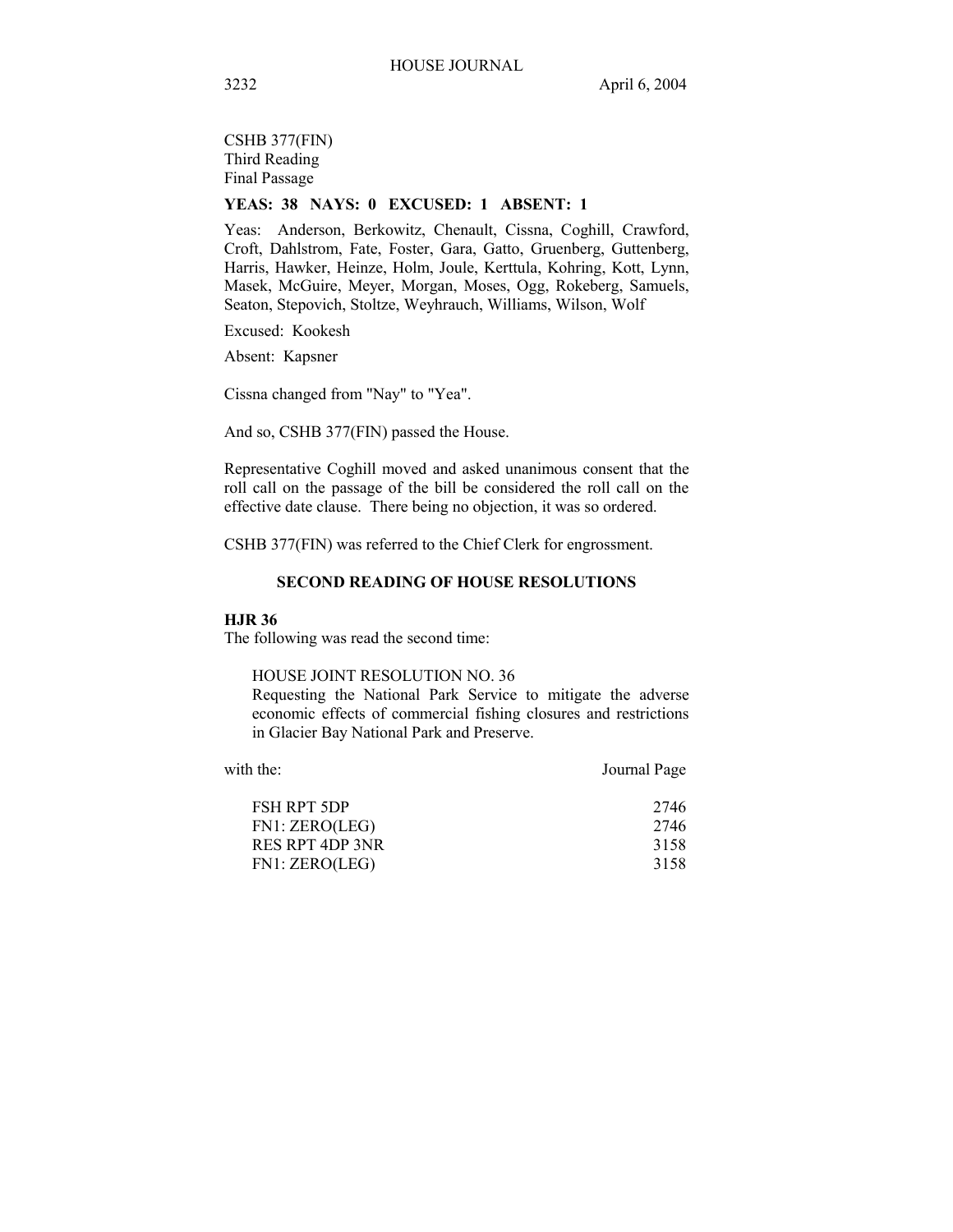Representative Coghill moved and asked unanimous consent that HJR 36 be considered engrossed, advanced to third reading, and placed on final passage. There being no objection, it was so ordered.

HJR 36 was read the third time.

Representative Weyhrauch moved and asked unanimous consent that he be allowed to abstain from voting because of a conflict of interest. Objection was heard, and Representative Weyhrauch was required to vote.

The question being: "Shall HJR 36 pass the House?" The roll was taken with the following result:

HJR 36 Third Reading Final Passage

### **YEAS: 36 NAYS: 0 EXCUSED: 1 ABSENT: 3**

Yeas: Anderson, Berkowitz, Chenault, Coghill, Crawford, Croft, Dahlstrom, Fate, Foster, Gara, Gatto, Gruenberg, Guttenberg, Harris, Hawker, Heinze, Holm, Joule, Kerttula, Kohring, Kott, Lynn, Masek, McGuire, Meyer, Morgan, Ogg, Rokeberg, Samuels, Seaton, Stepovich, Stoltze, Weyhrauch, Williams, Wilson, Wolf

Excused: Kookesh

Absent: Cissna, Kapsner, Moses

And so, HJR 36 passed the House and was referred to the Chief Clerk for engrossment.

#### **HCR 27**

The following was read the second time:

HOUSE CONCURRENT RESOLUTION NO. 27 Relating to Take a Young Person Hunting Week.

with the: Journal Page

| RES RPT CS(RES) 5DP 3AM | 3157 |
|-------------------------|------|
| FN1: ZERO(H.RES)        | 3157 |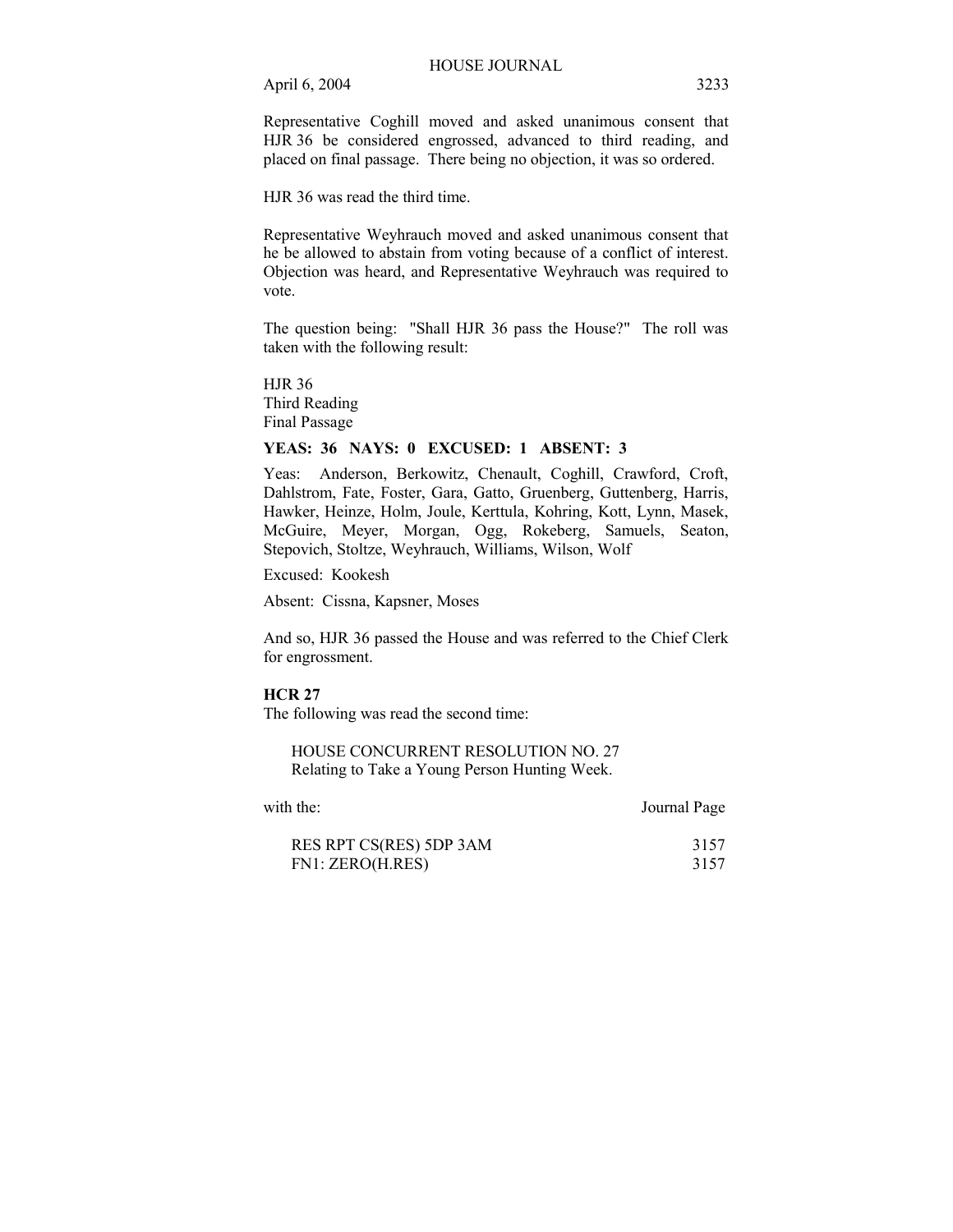Representative Coghill moved and asked unanimous consent that the following committee substitute be adopted in lieu of the original resolution:

CS FOR HOUSE CONCURRENT RESOLUTION NO. 27(RES) (same title)

There being no objection, it was so ordered.

Representative Wolf moved and asked unanimous consent that he be allowed to abstain from voting because of a conflict of interest. Objection was heard, and Representative Wolf was required to vote.

The question being: "Shall CSHCR 27(RES) pass the House?" The roll was taken with the following result:

CSHCR 27(RES) Second Reading Final Passage

#### **YEAS: 35 NAYS: 0 EXCUSED: 1 ABSENT: 4**

Yeas: Anderson, Chenault, Coghill, Crawford, Croft, Dahlstrom, Fate, Foster, Gara, Gatto, Gruenberg, Guttenberg, Harris, Hawker, Heinze, Holm, Joule, Kerttula, Kohring, Kott, Lynn, Masek, McGuire, Meyer, Morgan, Ogg, Rokeberg, Samuels, Seaton, Stepovich, Stoltze, Weyhrauch, Williams, Wilson, Wolf

Excused: Kookesh

Absent: Berkowitz, Cissna, Kapsner, Moses

And so, CSHCR 27(RES) passed the House and was referred to the Chief Clerk for engrossment.

#### **SECOND READING OF SENATE RESOLUTIONS**

### **SCR 19**

The following was read the second time:

### SENATE CONCURRENT RESOLUTION NO. 19

Relating to the support of fisheries education, training, and research and encouraging collaborative efforts between the state,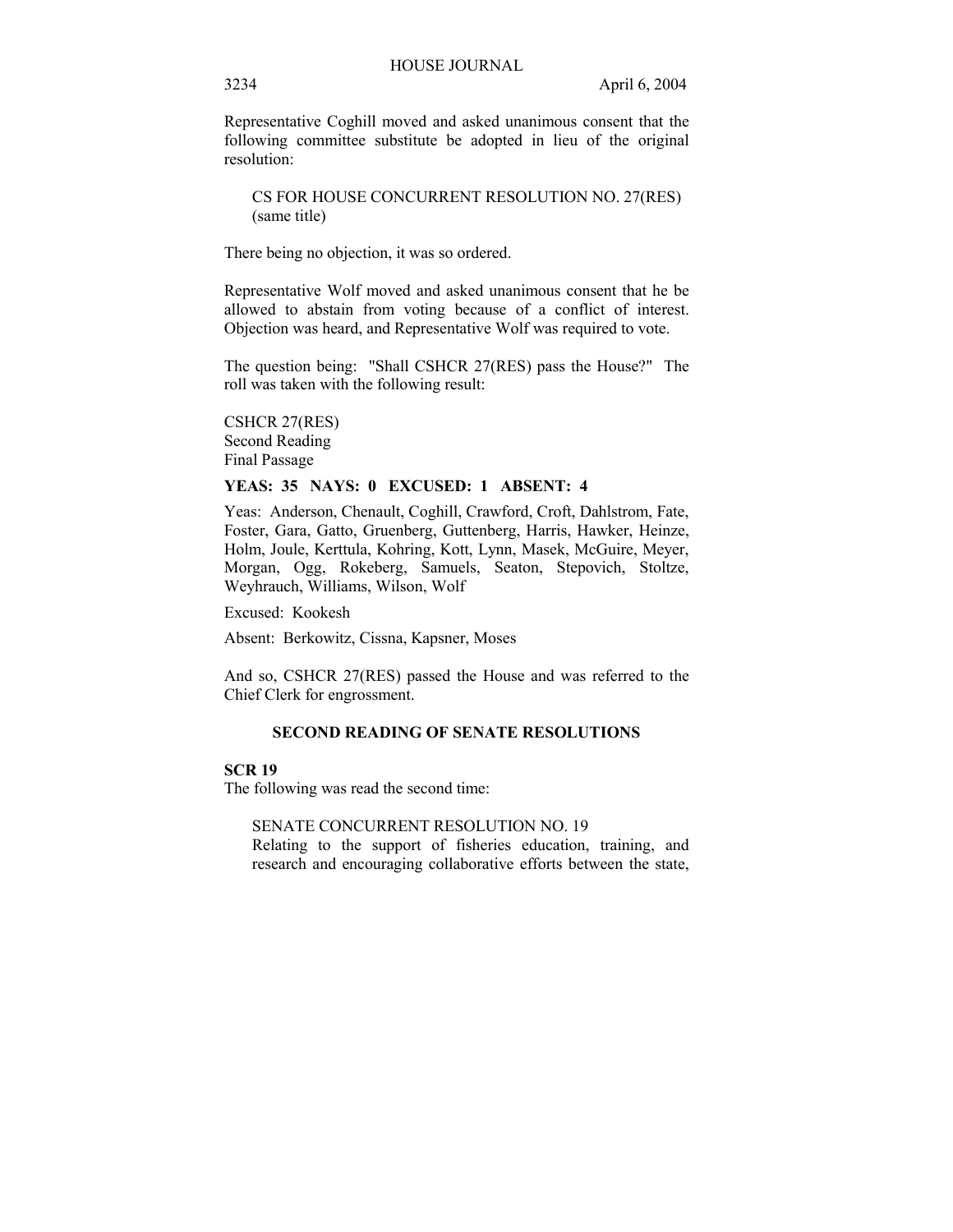the University of Alaska, and other educational institutions to provide fisheries education programs.

| with the:            | Journal Page |
|----------------------|--------------|
| FSH RPT 4DP 1NR      | 2950         |
| FN1:ZERO(S.HES/LEG)  | 2951         |
| FN2: ZERO(DFG)       | 2951         |
| HES RPT 5DP          | 3134         |
| FN1: ZERO(S.HES/LEG) | 3134         |
| FN2: ZERO(DFG)       | 3134         |
|                      |              |

The question being: "Shall SCR 19 pass the House?" The roll was taken with the following result:

SCR 19 Second Reading Final Passage

### **YEAS: 35 NAYS: 0 EXCUSED: 1 ABSENT: 4**

Yeas: Anderson, Chenault, Coghill, Crawford, Croft, Dahlstrom, Fate, Foster, Gara, Gatto, Gruenberg, Guttenberg, Harris, Hawker, Heinze, Holm, Joule, Kerttula, Kohring, Kott, Lynn, Masek, McGuire, Meyer, Morgan, Ogg, Rokeberg, Samuels, Seaton, Stepovich, Stoltze, Weyhrauch, Williams, Wilson, Wolf

Excused: Kookesh

Absent: Berkowitz, Cissna, Kapsner, Moses

And so, SCR 19 passed the House, was signed by the Speaker and Chief Clerk and returned to the Senate.

#### **UNFINISHED BUSINESS**

#### **SB 283**

Representative Coghill moved and asked unanimous consent that the House consider the Senate message (page 3198) on the following at this time: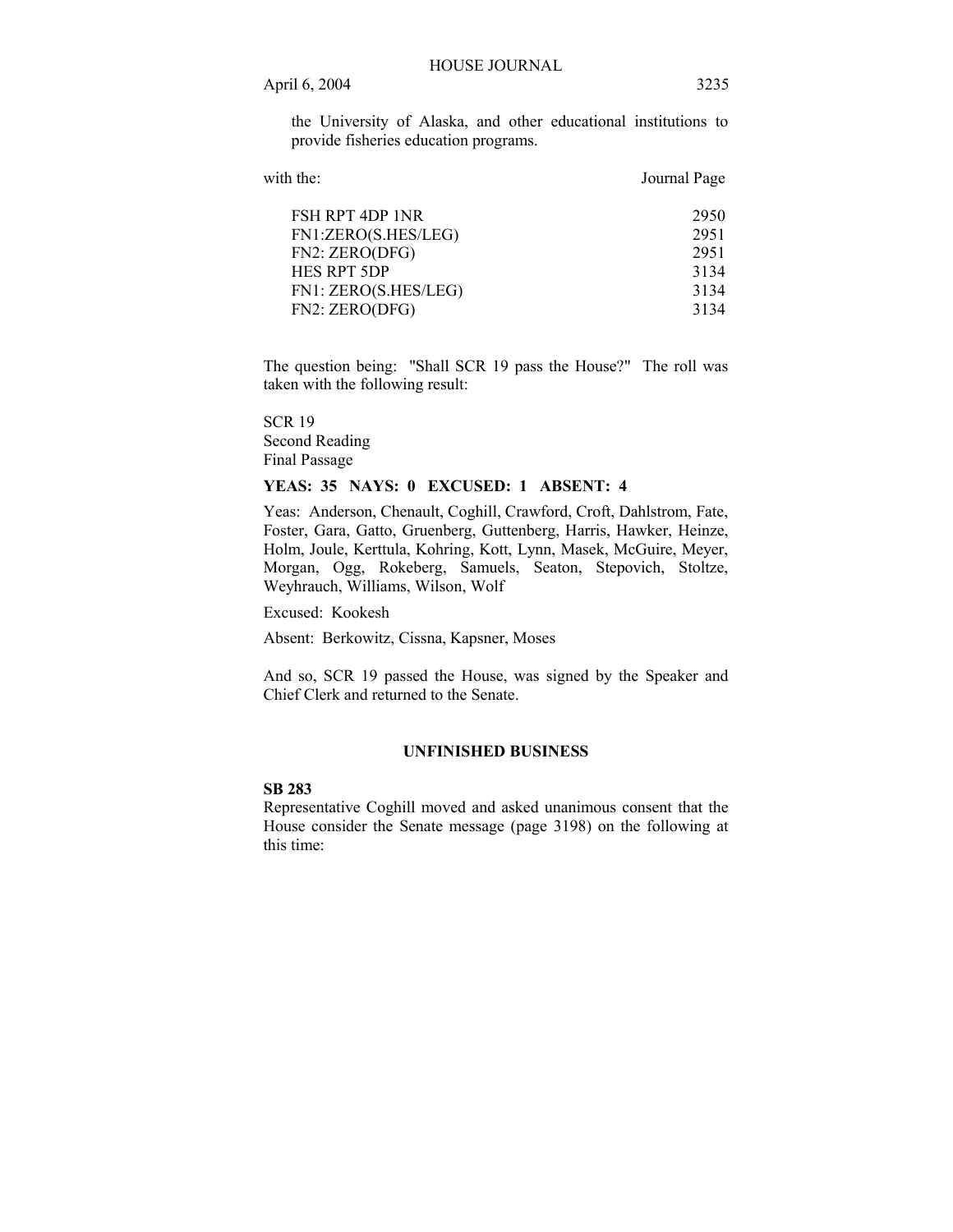#### CS FOR SENATE BILL NO. 283(FIN) am H

"An Act making an appropriation to reverse the deposit of money available for appropriation in the general fund at the end of fiscal year 2003 into the constitutional budget reserve fund; making an appropriation for investment management fees for the constitutional budget reserve fund for fiscal year 2004; making an appropriation for investment management fees for the constitutional budget reserve fund for fiscal year 2005; making appropriations to the Department of Education and Early Development for K-12 educational programs; making appropriations to the University of Alaska and the Alaska Court System; making an appropriation to reverse the deposit of money available for appropriation in the general fund at the end of fiscal year 2004 into the constitutional budget reserve fund; making an appropriation of the amount necessary to balance revenue and general fund appropriations for fiscal years 2004 and 2005; making appropriations for power cost equalization and for grants to municipalities, unincorporated communities, and designated recipients; making appropriations under art. IX, sec. 17(c), Constitution of the State of Alaska, from the constitutional budget reserve fund; and providing for an effective date."

(HCR 34 - title change resolution)

and

#### CS FOR SENATE BILL NO. 283(FIN)

"An Act making an appropriation to reverse the deposit of money available for appropriation in the general fund at the end of fiscal year 2003 into the constitutional budget reserve fund; making an appropriation for investment management fees for the constitutional budget reserve fund; making appropriations under art. IX, sec. 17(c), Constitution of the State of Alaska, from the constitutional budget reserve fund; and providing for an effective date."

There being no objection, it was so ordered.

Representative Coghill moved that the House recede from its amendment to CSSB 283(FIN), namely CSSB 283(FIN) am H, and recommended that the members vote no.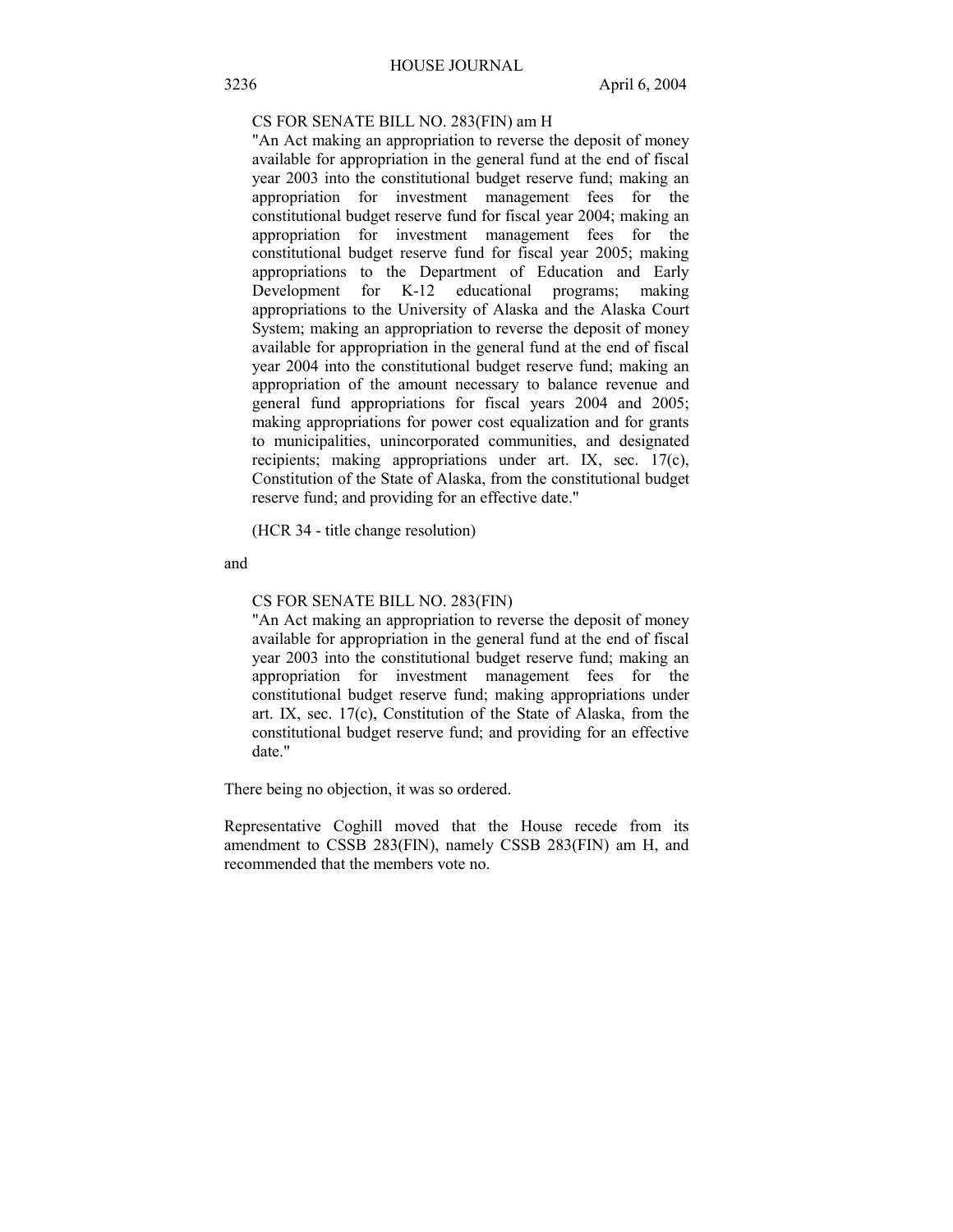The question being: "Shall the House recede from its amendment to CSSB 283(FIN)?" The roll was taken with the following result:

CSSB 283(FIN) am H Recede

### **YEAS: 0 NAYS: 35 EXCUSED: 1 ABSENT: 4**

Nays: Anderson, Chenault, Coghill, Crawford, Croft, Dahlstrom, Fate, Foster, Gara, Gatto, Gruenberg, Guttenberg, Harris, Hawker, Heinze, Holm, Joule, Kerttula, Kohring, Kott, Lynn, Masek, McGuire, Meyer, Morgan, Ogg, Rokeberg, Samuels, Seaton, Stepovich, Stoltze, Weyhrauch, Williams, Wilson, Wolf

Excused: Kookesh

Absent: Berkowitz, Cissna, Kapsner, Moses

Gatto changed from "Yea" to "Nay".

And so, the House failed to recede.

The Speaker appointed the following members to a Conference Committee to meet with the like committee from the Senate to consider the above bills:

 Representative Harris, Chair Representative Coghill Representative Kerttula

The Speaker granted limited powers of free conference to the conferees considering CSSB 283(FIN) am H and CSSB 283(FIN).

The Chief Clerk notified the Senate.

Representative Coghill moved and asked unanimous consent that the following members be excused from a call of the House. There being no objection, the members were excused as noted:

Representative Chenault - from noon, April 7 to 10:00 a.m., April 12, 2004

Representative Kapsner - from noon, April 7 to 2:00 p.m., April 13, 2004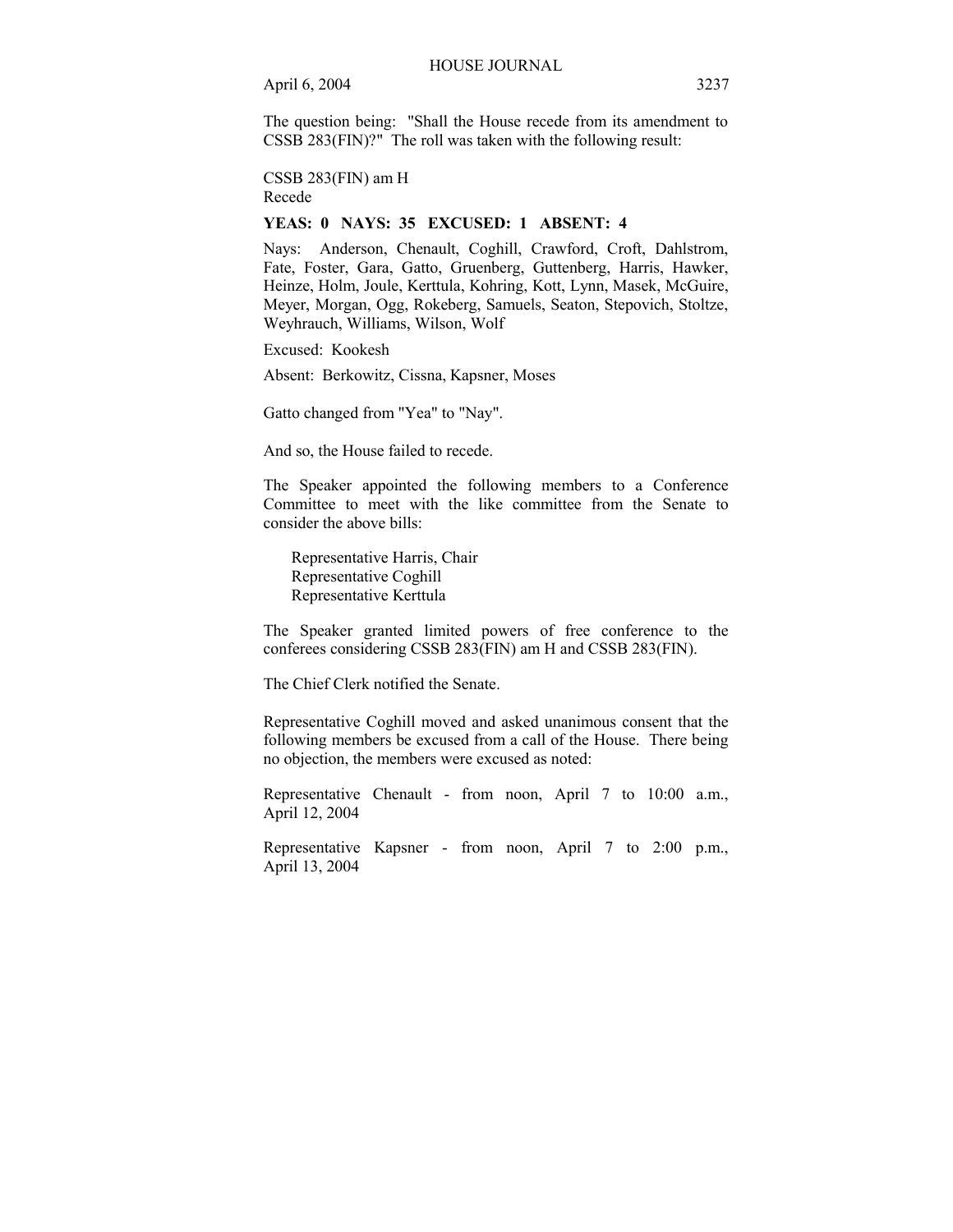Representative Kerttula - from 2:00 p.m., April 7 to 2:00 p.m., April 12, 2004

Representative Fate - from 5:00 p.m., April 7 to noon, April 13, 2004

Representative Joule - from 7:00 p.m., April 7 to 5:00 p.m., April 12, 2004

Representative Lynn - from 7:00 p.m., April 7 to 10:00 a.m., April 13, 2004

Representative Moses - from 5:30 a.m., April 8 to 9:00 p.m., April 13, 2004

Representative Gara - from 7:00 a.m., April 8 to 10:00 p.m., April 11, 2004

Representative Masek - from noon, April 8 to 10:00 p.m., April 13, 2004

Representative Wolf - from noon, April 8 to 10:00 a.m., April 13, 2004

Representative Gatto - from noon, April 8 to 9:00 p.m., April 12, 2004

Representative Cissna - from 1:00 p.m., April 8 to 10:00 a.m., April 11, 2004

Representative Harris - from 1:00 p.m., April 8 to 9:00 p.m., April 13, 2004

Representative Ogg - from 2:00 p.m., April 8 to 2:00 p.m., April 12, 2004

Representative Crawford - from 10:00 a.m., April 9 to 10:00 a.m., April 13, 2004

Representative Weyhrauch - from 1:00 p.m. to 4:00 p.m., today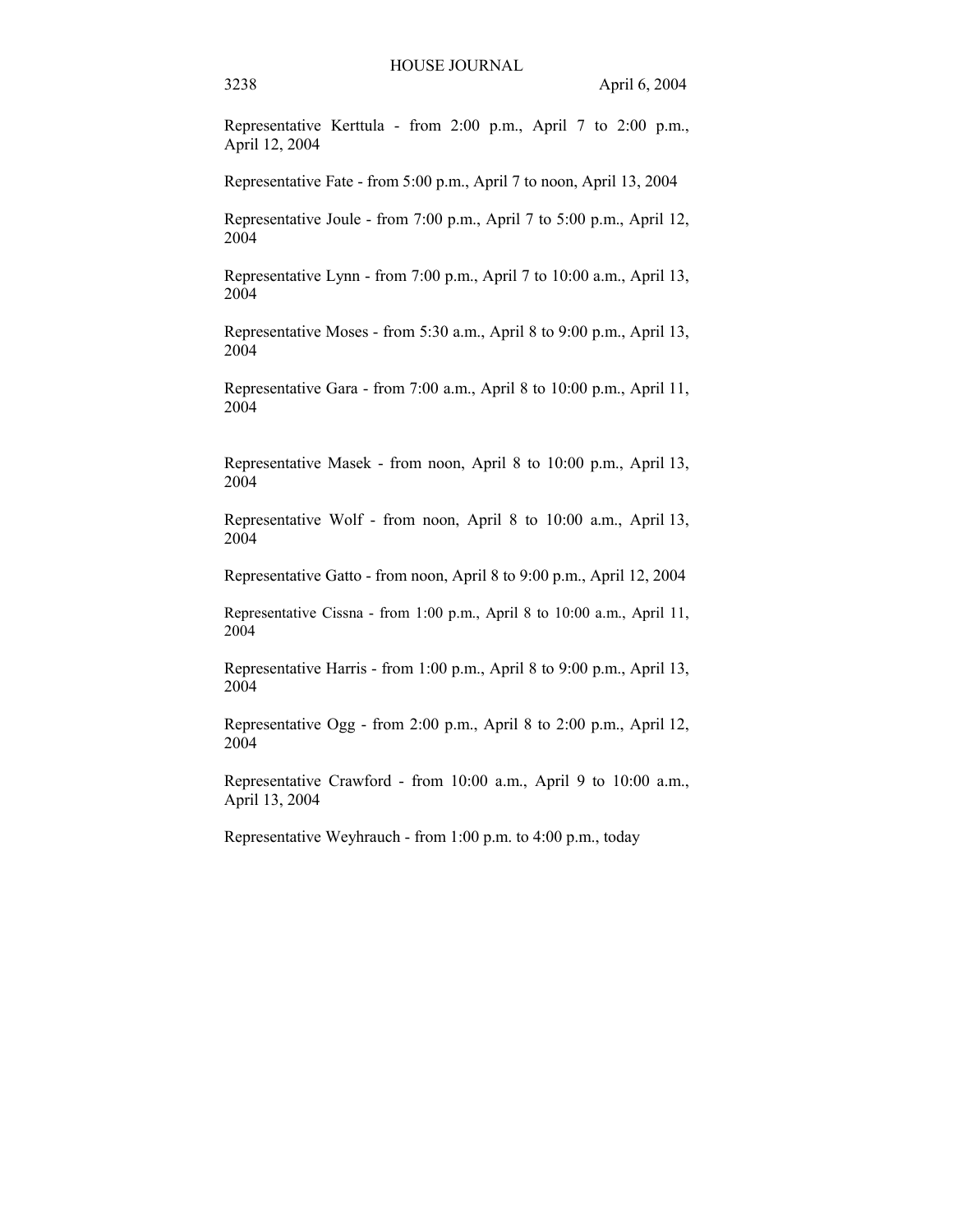## **HB 458**

The Speaker added a Finance Committee referral for the following:

HOUSE BILL NO. 458

"An Act relating to a one-day commercial fishing crewmember license."

HB 458 is in the Resources Committee.

### **HJR 45**

The Speaker removed the Finance Committee referral for the following:

HOUSE JOINT RESOLUTION NO. 45

Requesting the United States Congress to propose an amendment to the Constitution of the United States to provide that a vacancy in the office of United States Representative may be filled by appointment until an election can be held.

HJR 45 is in the State Affairs Committee with a further referral to the Judiciary Committee.

#### **HCR 27**

Representative Lynn added his name as cosponsor to:

CS FOR HOUSE CONCURRENT RESOLUTION NO. 27(RES) Relating to Take a Young Person Hunting Week.

### **HJR 36**

Representative Lynn added his name as cosponsor to:

HOUSE JOINT RESOLUTION NO. 36

Requesting the National Park Service to mitigate the adverse economic effects of commercial fishing closures and restrictions in Glacier Bay National Park and Preserve.

### **SCR 19**

Representative Lynn added his name as cross sponsor to: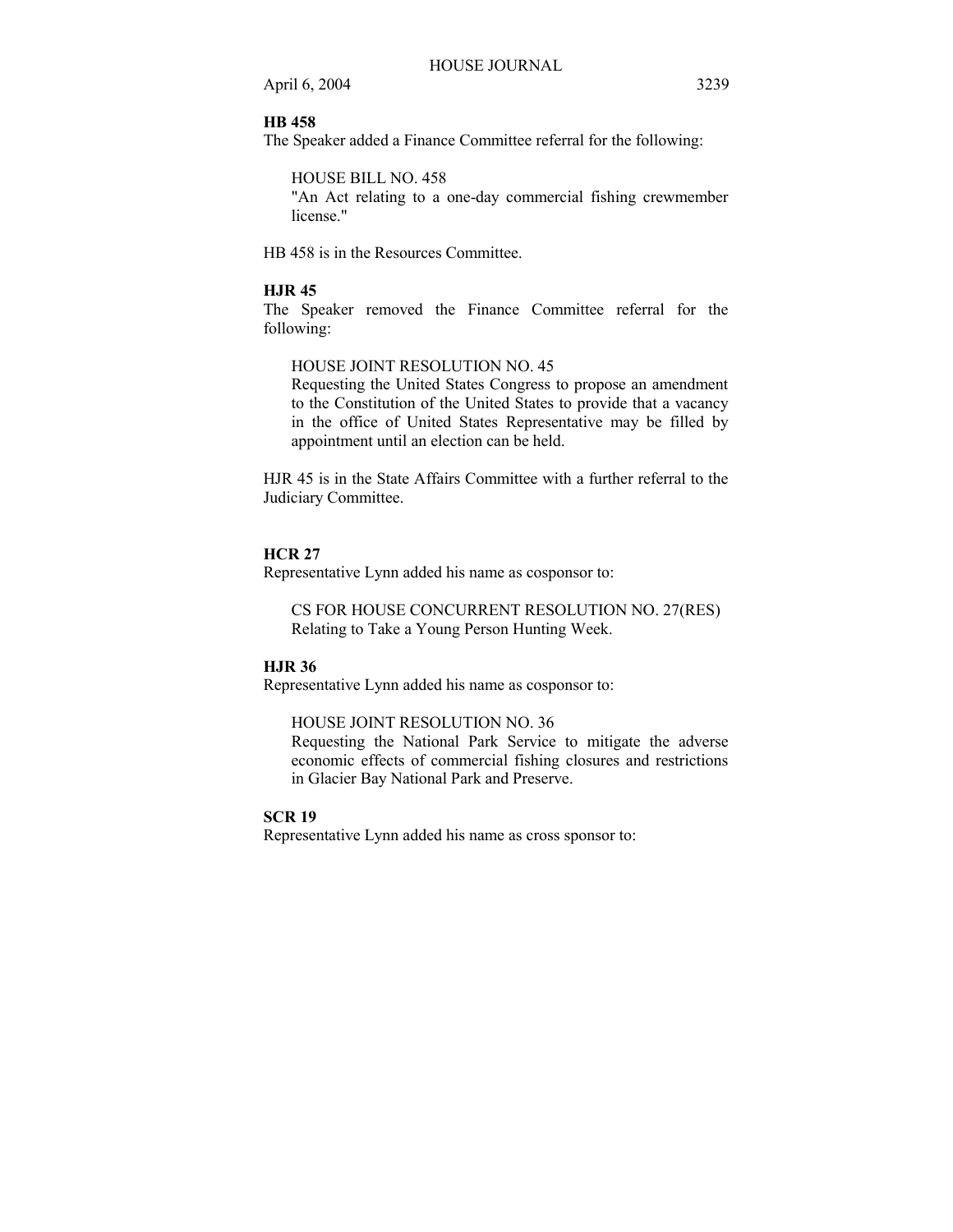### SENATE CONCURRENT RESOLUTION NO. 19

Relating to the support of fisheries education, training, and research and encouraging collaborative efforts between the state, the University of Alaska, and other educational institutions to provide fisheries education programs.

### **ENGROSSMENT**

#### **HCR 27**

CSHCR 27(RES) was engrossed, signed by the Speaker and Chief Clerk and transmitted to the Senate for consideration.

### **HJR 36**

HJR 36 was engrossed, signed by the Speaker and Chief Clerk and transmitted to the Senate for consideration.

#### **HB 375**

CSHB 375(FIN) am was engrossed.

# **HB 377**

CSHB 377(FIN) was engrossed.

### **HB 522**

HB 522 am was engrossed, signed by the Speaker and Chief Clerk and transmitted to the Senate for consideration.

### **ANNOUNCEMENTS**

House committee schedules are published daily under separate cover.

The following meetings today have been changed as indicated:

Judiciary Committee CHANGED TO: 1:30 p.m., 4/6

House Special Committee on Military & Veterans' Affairs CHANGED TO: 2:00 p.m., 4/6